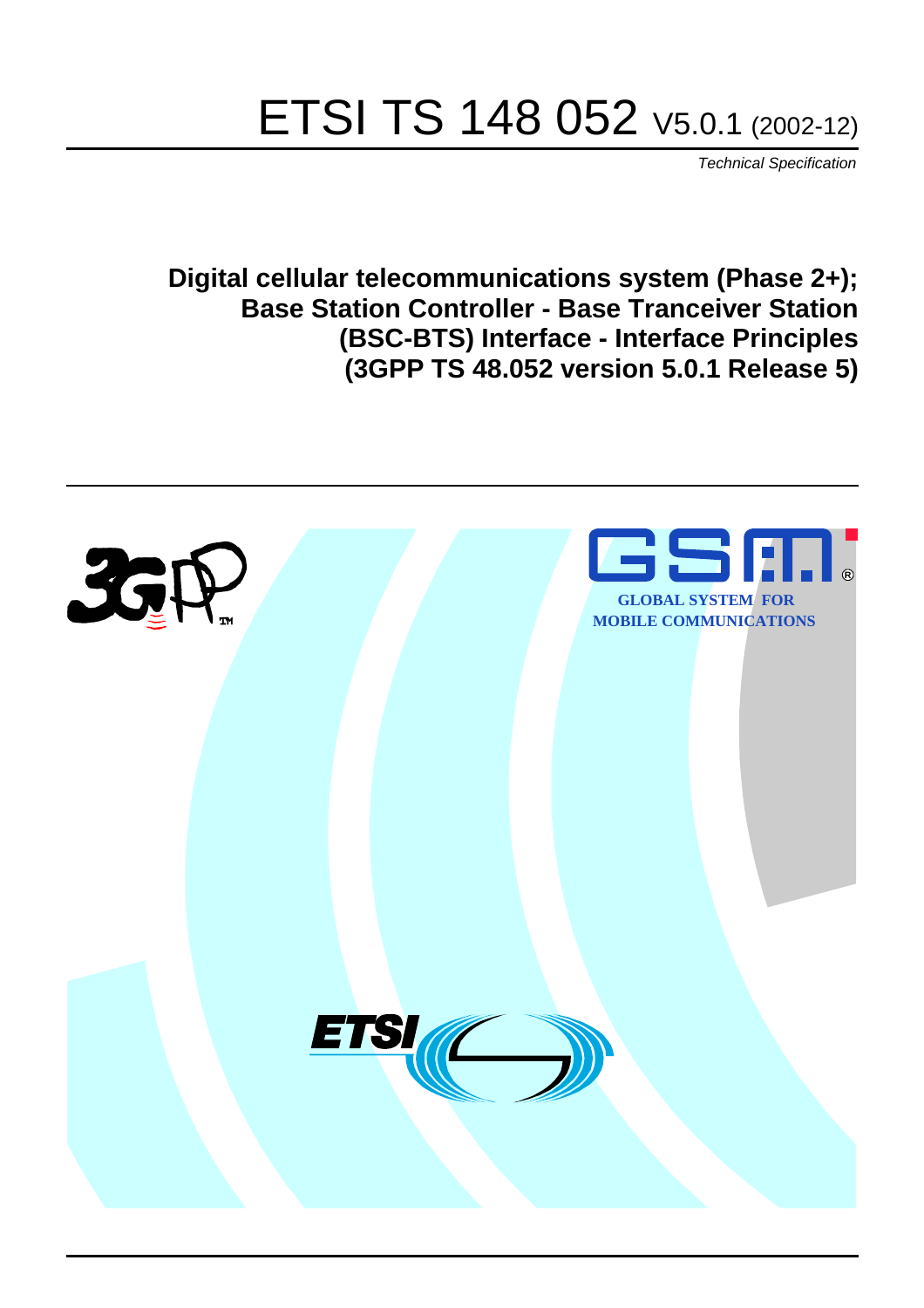Reference RTS/TSGG-0248052v501

> Keywords GSM

#### **ETSI**

#### 650 Route des Lucioles F-06921 Sophia Antipolis Cedex - FRANCE

Tel.: +33 4 92 94 42 00 Fax: +33 4 93 65 47 16

Siret N° 348 623 562 00017 - NAF 742 C Association à but non lucratif enregistrée à la Sous-Préfecture de Grasse (06) N° 7803/88

#### **Important notice**

Individual copies of the present document can be downloaded from: [http://www.etsi.org](http://www.etsi.org/)

The present document may be made available in more than one electronic version or in print. In any case of existing or perceived difference in contents between such versions, the reference version is the Portable Document Format (PDF). In case of dispute, the reference shall be the printing on ETSI printers of the PDF version kept on a specific network drive within ETSI Secretariat.

Users of the present document should be aware that the document may be subject to revision or change of status. Information on the current status of this and other ETSI documents is available at <http://portal.etsi.org/tb/status/status.asp>

> If you find errors in the present document, send your comment to: [editor@etsi.org](mailto:editor@etsi.org)

#### **Copyright Notification**

No part may be reproduced except as authorized by written permission. The copyright and the foregoing restriction extend to reproduction in all media.

> © European Telecommunications Standards Institute 2002. All rights reserved.

**DECT**TM, **PLUGTESTS**TM and **UMTS**TM are Trade Marks of ETSI registered for the benefit of its Members. **TIPHON**TM and the **TIPHON logo** are Trade Marks currently being registered by ETSI for the benefit of its Members. **3GPP**TM is a Trade Mark of ETSI registered for the benefit of its Members and of the 3GPP Organizational Partners.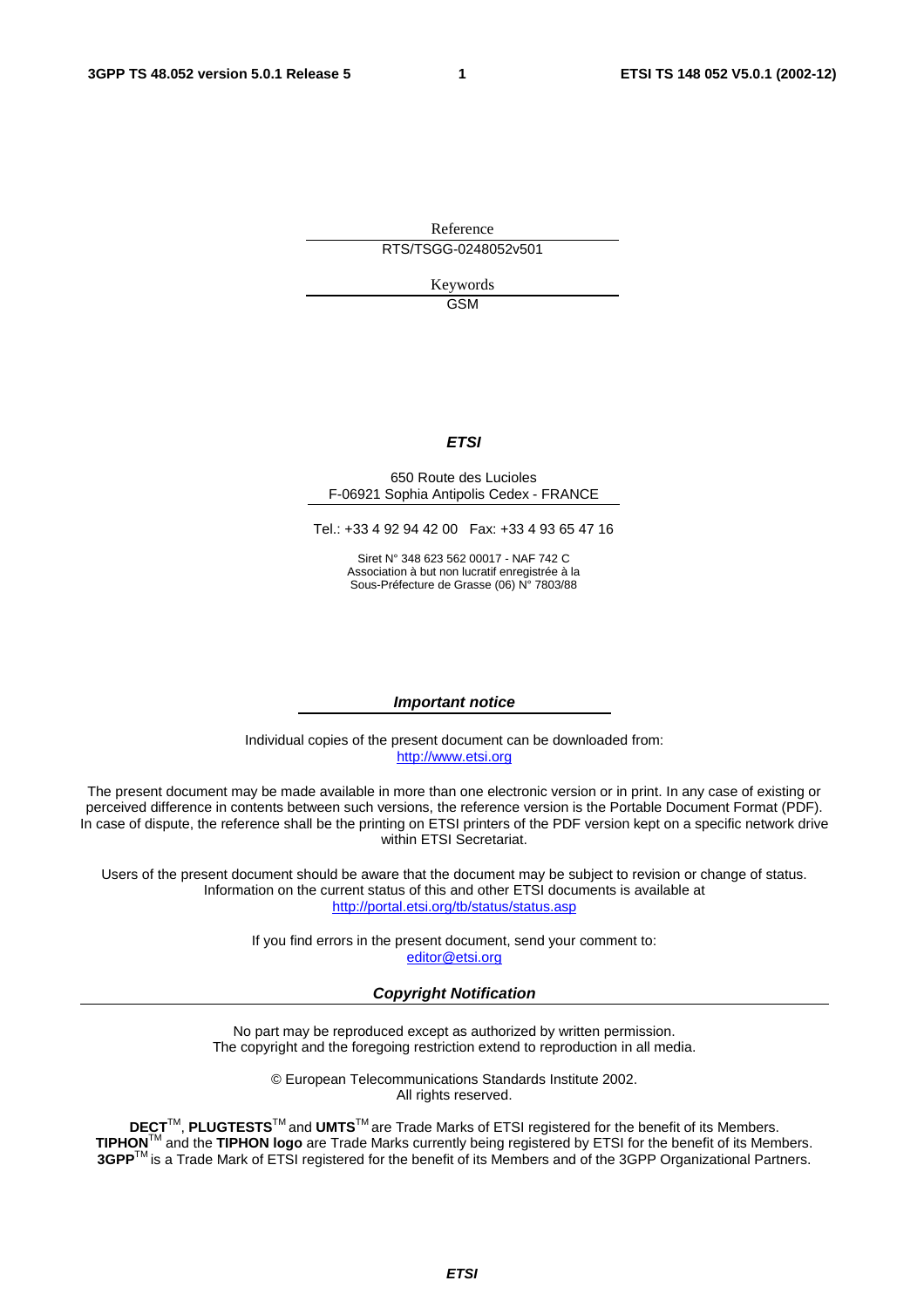# Intellectual Property Rights

IPRs essential or potentially essential to the present document may have been declared to ETSI. The information pertaining to these essential IPRs, if any, is publicly available for **ETSI members and non-members**, and can be found in ETSI SR 000 314: *"Intellectual Property Rights (IPRs); Essential, or potentially Essential, IPRs notified to ETSI in respect of ETSI standards"*, which is available from the ETSI Secretariat. Latest updates are available on the ETSI Web server ([http://webapp.etsi.org/IPR/home.asp\)](http://webapp.etsi.org/IPR/home.asp).

All published ETSI deliverables shall include information which directs the reader to the above source of information.

# Foreword

This Technical Specification (TS) has been produced by ETSI 3rd Generation Partnership Project (3GPP).

The present document may refer to technical specifications or reports using their 3GPP identities, UMTS identities or GSM identities. These should be interpreted as being references to the corresponding ETSI deliverables.

The cross reference between GSM, UMTS, 3GPP and ETSI identities can be found under <http://webapp.etsi.org/key/queryform.asp>.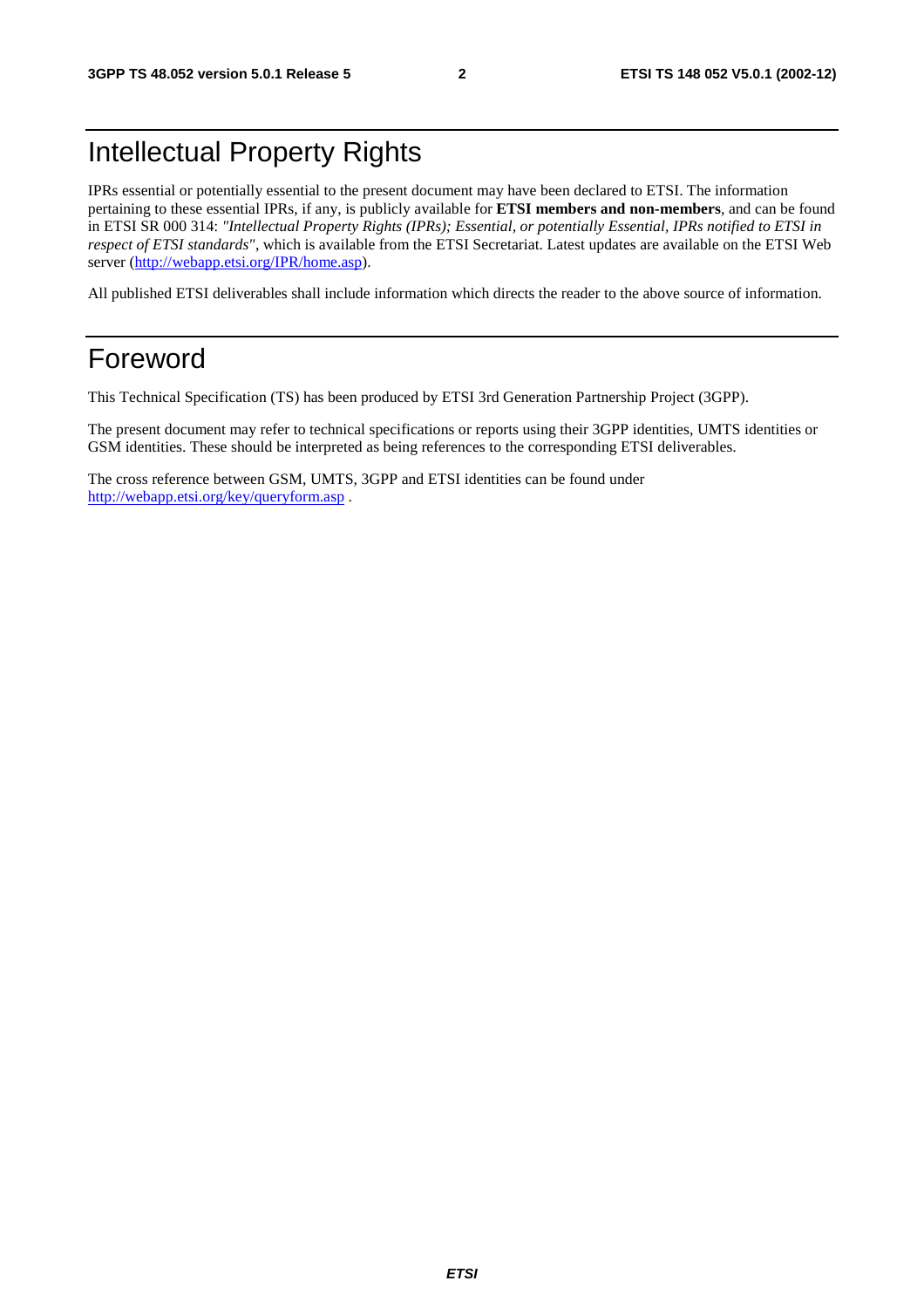$\mathbf{3}$ 

# Contents

| 1                                                                                                                                                                                           |  |  |  |  |
|---------------------------------------------------------------------------------------------------------------------------------------------------------------------------------------------|--|--|--|--|
| 2                                                                                                                                                                                           |  |  |  |  |
| 3<br>3.1<br>3.2                                                                                                                                                                             |  |  |  |  |
| 4                                                                                                                                                                                           |  |  |  |  |
| 5<br>5.1<br>5.2<br>5.3<br>5.3.1<br>5.3.2<br>5.3.2.1<br>5.3.2.2<br>5.3.2.3<br>5.3.2.4<br>5.3.3<br>5.3.4<br>5.3.5<br>5.3.6<br>5.3.7<br>5.3.8<br>5.3.9<br>5.3.10<br>5.3.11<br>5.3.12<br>5.3.13 |  |  |  |  |
| 5.3.14                                                                                                                                                                                      |  |  |  |  |
| 6<br>6.1<br>6.2                                                                                                                                                                             |  |  |  |  |
| $\tau$<br>7.1<br>7.2<br>7.3                                                                                                                                                                 |  |  |  |  |
|                                                                                                                                                                                             |  |  |  |  |
|                                                                                                                                                                                             |  |  |  |  |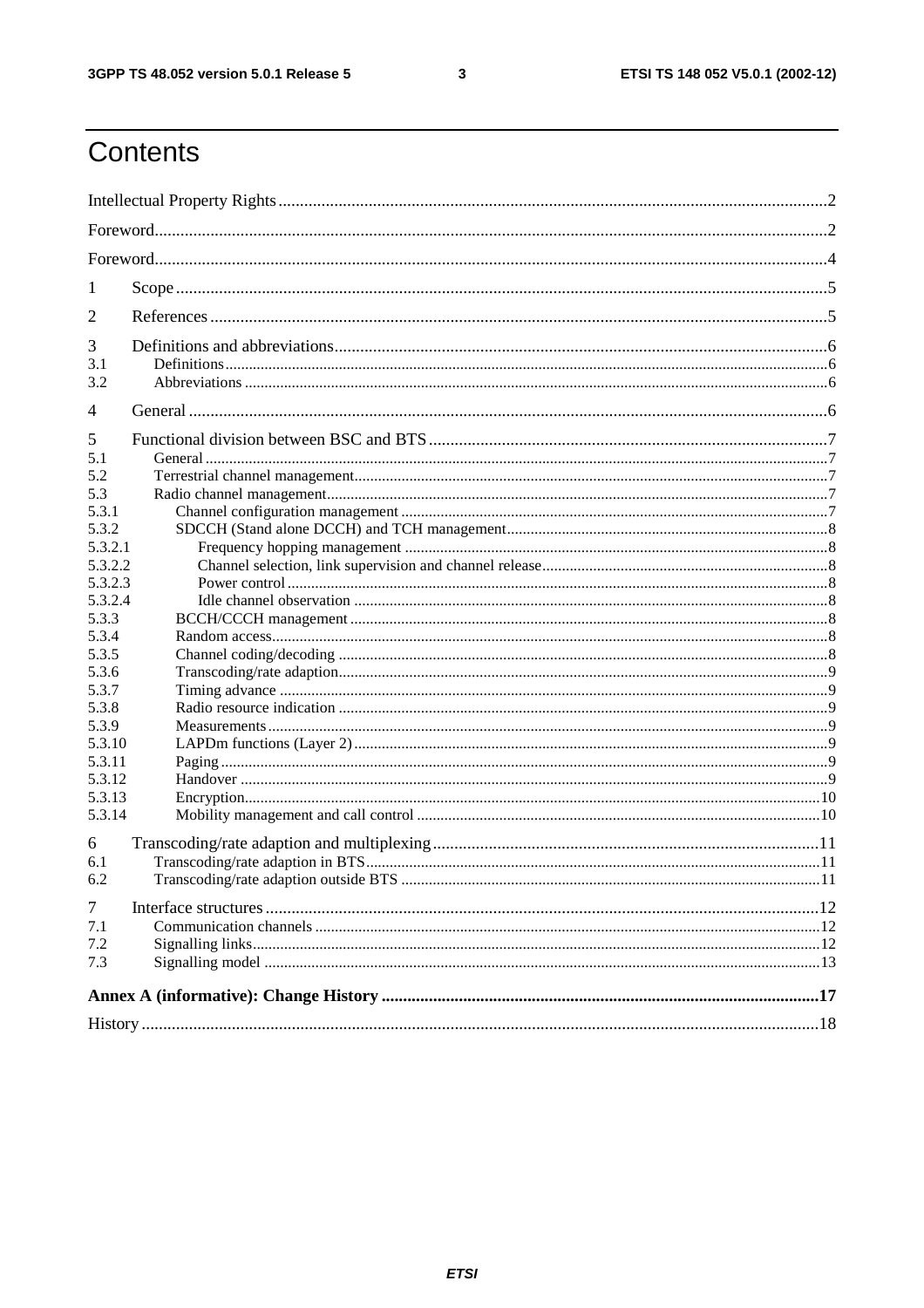# Foreword

This Technical Specification has been produced by the 3<sup>rd</sup> Generation Partnership Project (3GPP).

The contents of the present document are subject to continuing work within the TSG and may change following formal TSG approval. Should the TSG modify the contents of the present document, it will be re-released by the TSG with an identifying change of release date and an increase in version number as follows:

Version x.y.z

where:

- x the first digit:
	- 1 presented to TSG for information;
	- 2 presented to TSG for approval;
	- 3 or greater indicates TSG approved document under change control.
- y the second digit is incremented for all changes of substance, i.e. technical enhancements, corrections, updates, etc.
- z the third digit is incremented when editorial only changes have been incorporated in the document.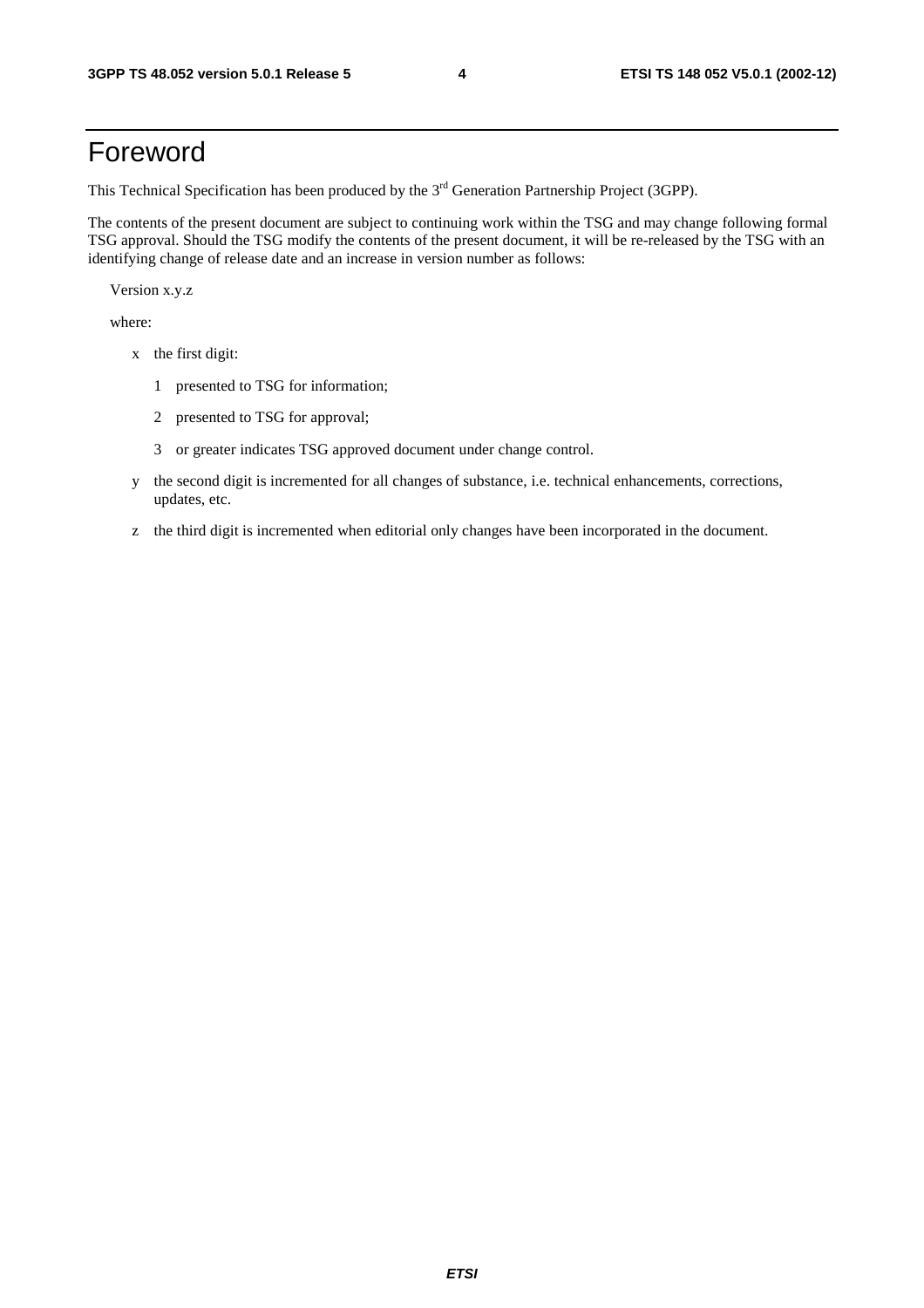# 1 Scope

The use and general aspects of the A-bis interface are given in 3GPP TS 48.051.

The present document gives the principle basis for the rest of the specifications specifying the interface between the Base Station Controller, BSC, and the Base Transceiver Station, BTS, with its transceivers, TRX. These components together form the Base Station System, BSS. (The interface between MSC and the BSS is specified in 3GPP TS 48.001 and 3GPP TS 48.020).

The intention with this interface is to get a unified way of connecting remotely located BTSs/TRXs to a BSC allowing for the interconnection of BSCs and BTSs/TRXs from different manufacturers.

In order to keep the BTS as simple as possible, BTS contains only those functions which have to recide close to the radio interface.

# 2 References

The following documents contain provisions which, through reference in this text, constitute provisions of the present document.

- References are either specific (identified by date of publication, edition number, version number, etc.) or non-specific.
- For a specific reference, subsequent revisions do not apply.
- For a non-specific reference, the latest version applies. In the case of a reference to a 3GPP document (including a GSM document), a non-specific reference implicitly refers to the latest version of that document *in the same Release as the present document*.
- [1] 3GPP TR 21.905: "Vocabulary for 3GPP Specifications".
- [2] 3GPP TS 48.001: "Base Station System Mobile services Switching Centre (BSS MSC) interface; General aspects".
- [3] 3GPP TS 48.002: "Base Station System Mobile-services Switching Centre (BSS MSC) interface Interface principles".
- [4] Void.
- [5] 3GPP TS 48.006: "Signalling transport mechanism specification for the Base Station System Mobile-services Switching Centre (BSS-MSC) interface".
- [6] Void.
- [7] 3GPP TS 48.020: "Rate adaption on the Base Station System Mobile-services Switching Centre (BSS-MSC) interface".
- [8] 3GPP TS 48.051: "Base Station Controller Base Transceiver Station (BSC-BTS) interface; General aspects".
- [9] 3GPP TS 48.058: "Base Station Controller Base Transceiver Station (BSC-BTS) interface; Layer 3 specification".
- [10] 3GPP TS 48.060: "Inband control of remote transcoders and rate adaptors for full rate traffic channels".
- [11] 3GPP TS 48.061: "Inband control of remote transcoders and rate adaptors for half rate traffic channels".
- [12] Void.
- [13] 3GPP TS 23.002: "Network Architecture".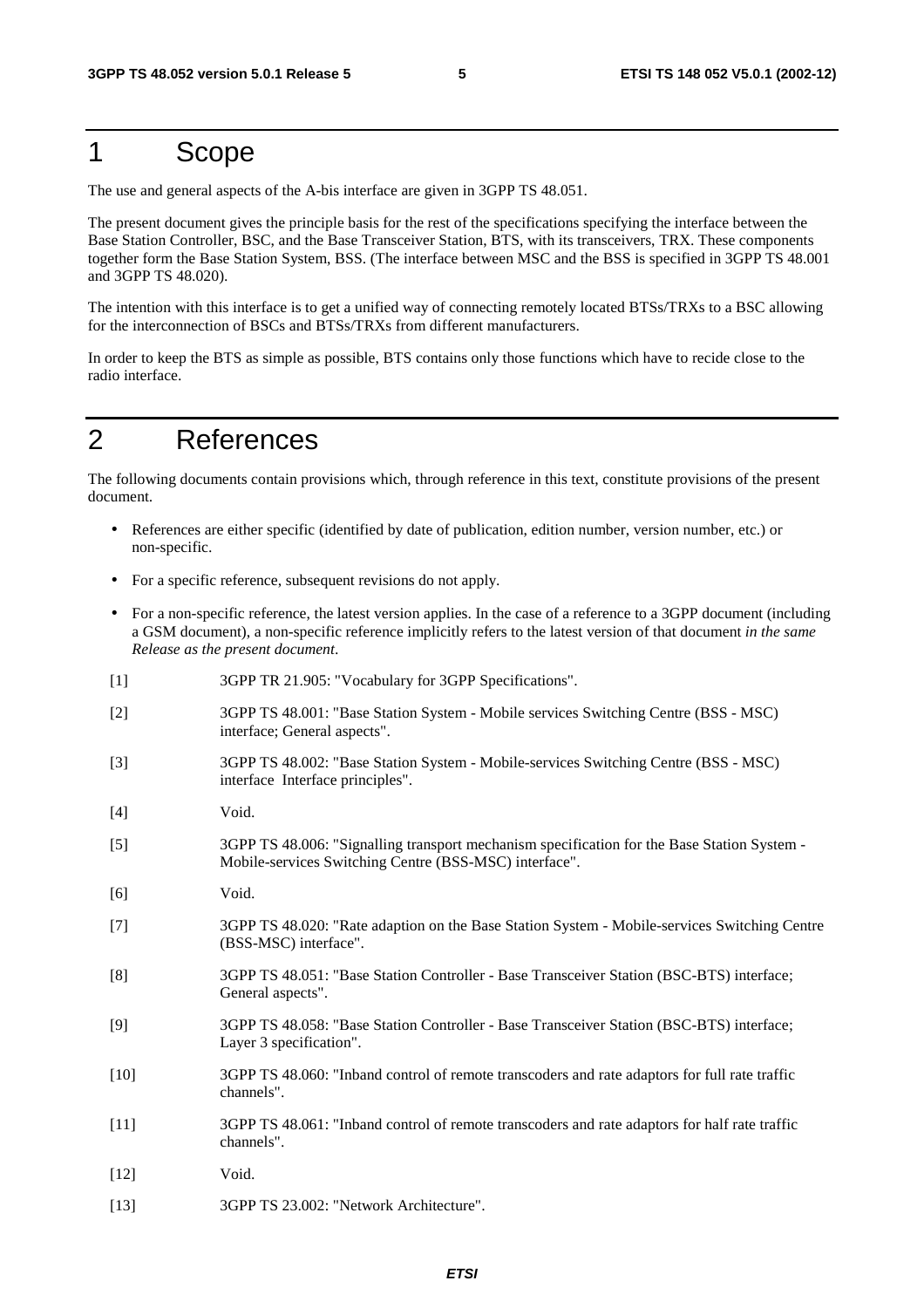# 3 Definitions and abbreviations

# 3.1 Definitions

For the purposes of the present document, the following terms and definitions apply:

**Base Station System (BSS):** system of base station equipment (transceivers, controllers, etc..) which is viewed by the MSC through a single interface as defined by the 3GPP TS 48.0xx series of recommendations, as being the entity responsible for communicating with Mobile Stations in a certain area. The radio equipment of a BSS may cover one or more cells. A BSS may consist of one or more base stations. If an internal interface according to the 3GPP TS 48.05x series at recommendations is implemented, then the BSS shall consist of one Base Station Controller (BSC) and several Base Transceiver Stations (BTSs).

NOTE: The functionality is described in 3GPP TS 48.001.

**Base Station Controller (BSC):** network component in the PLMN with the functions for control of one or more Base Transceiver Stations (BTSs).

**Base Transceiver Station (BTS):** network component which serves one cell, and is controlled by a Base Station Controller. The BTS can consist of one or more TRXs with or without common control equipment.

**Cell:** See 3GPP TS 23.002.

**Transceiver (TRX):** in the GSM PLMN is the functional entity which supports the 8 basic radio channels of the same TDMA-frame.

**Base Control Function (BCF):** functional entity which handles common control functions within a BTS,

e.g. frequency hopping sequences etc.

At a multi BTS site, one of the BCFs can also be choosen to perform functions common to the site (e.g. external alarms, power supply, time base).

# 3.2 Abbreviations

For the purposes of the present document, the abbreviations given in 3GPP TR 21.905 apply.

# 4 General

3GPP TS 48.001 and 3GPP TS 48.020 specify the functional split and interface between MSC and the Base Station System, BSS, the A- interface.

The BSS can be further subdivided into one BSC controlling one or more BTSs, each consisting of one or more TRXs. The interface treated by the present document is the interface between a BSC and a BTS. It is denoted the A-bisinterface.

The A-bis-interface is capable of supporting three different internal BTS configurations:

- one single TRX;
- a collection of TRXs where all are served by a common physical connection;
- a collection of TRXs, each served by its own physical connection.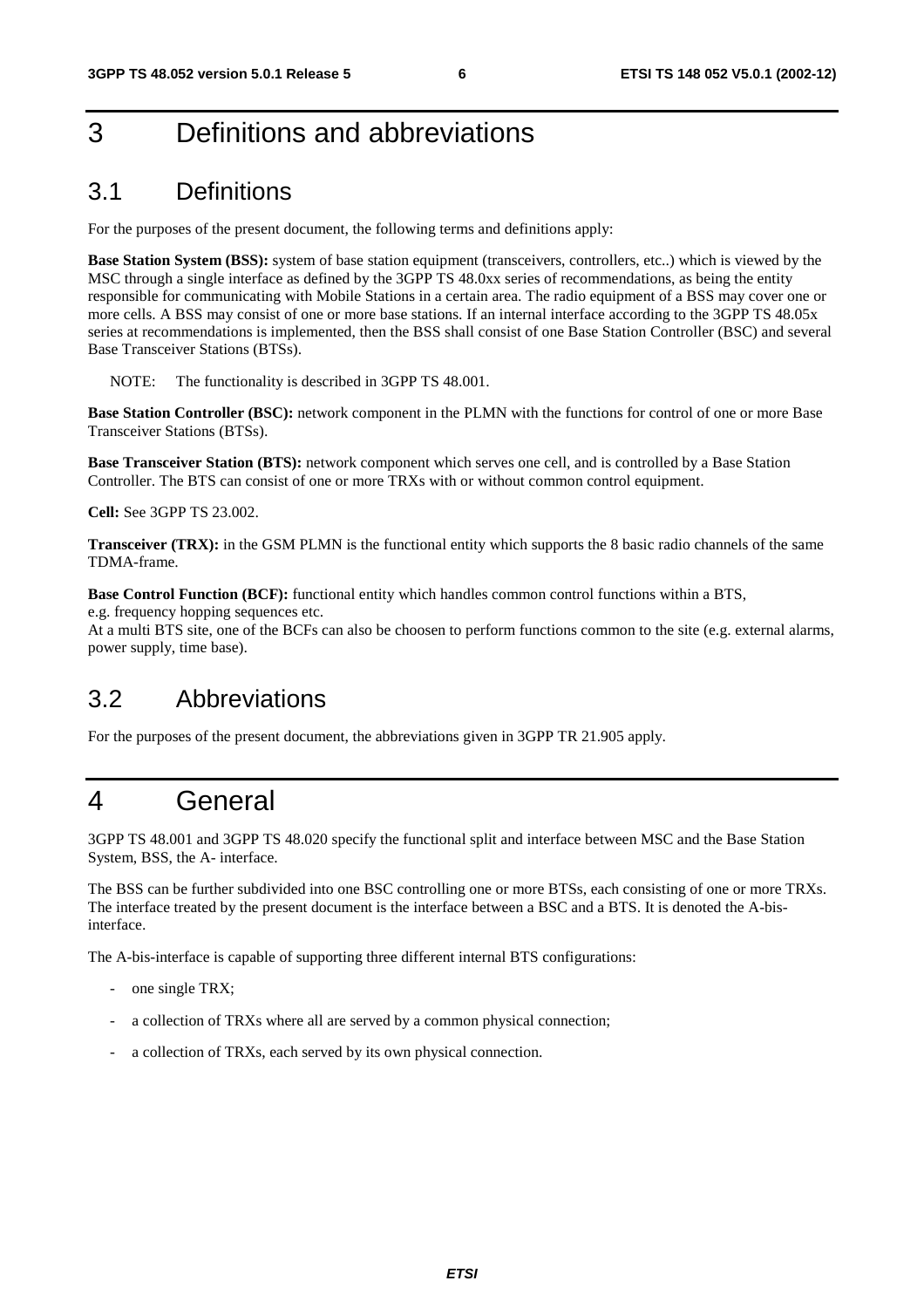Figure 4.1 shows some possible configurations.



**Figure 4.1/48.052: BSS Subdivision and Interfaces** 

The present document is based on the use of digital transmission system interfaces, either at 2 048 kbit/s or at 64 kbit/s. Furthermore, the use of a subrate of 16 kbit/s and/or 8 kbit/s is supported for coded speech or rate adapted data.

This interface will support the transcoder positioned either inside or outside BTS. In the latter case, remote control (synchronisation) of the transcoder is used.

# 5 Functional division between BSC and BTS

# 5.1 General

In Technical Specification 3GPP TS 48.001 the functional division between MSC and BSS is described. This clause describes the further subdivision of functions between BSC and BTS/TRX required for the A-bis interface. A summary can be found in table 5.1. Some general requirements on the functionality of the A-bis interface are also specified.

# 5.2 Terrestrial channel management

There is a unique mapping from traffic channels on the radio path to the terrestrial traffic channels. BSC makes the choice of radio channel and thereby also of the terrestrial channel for a call.

# 5.3 Radio channel management

#### 5.3.1 Channel configuration management

The channel configuration is controlled between the BSC and OMC. Current configuration is downloaded from OMC to BSC which then controls the use of the radio channels (TDMA time slots for BCCH/CCCH, TCHs, SDCCHs etc).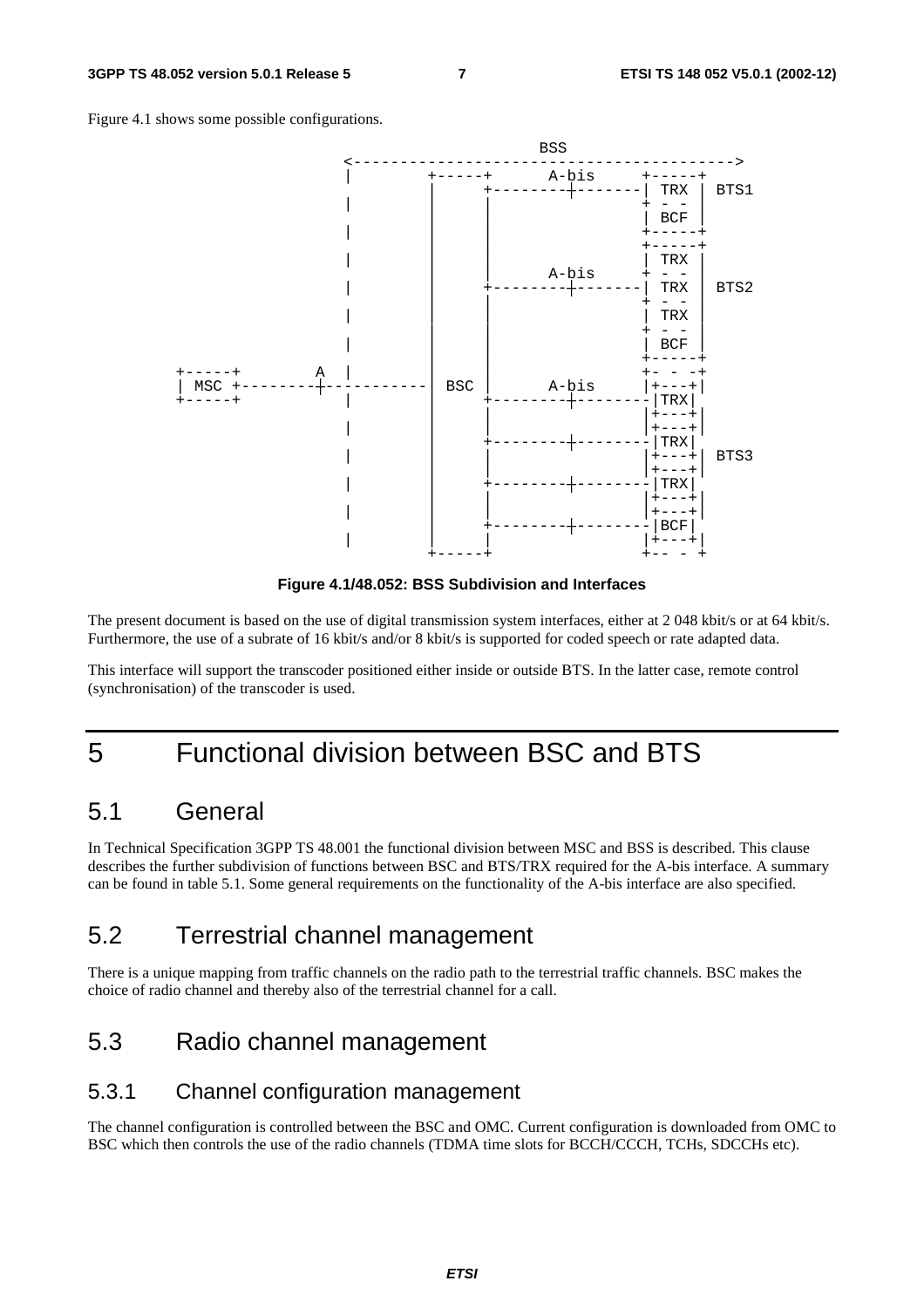## 5.3.2 SDCCH (Stand alone DCCH) and TCH management

#### 5.3.2.1 Frequency hopping management

The hopping sequences for each BTS (cell) is downloaded from OMC to BSC. It is then the responsibility of BSC to download this information to each BTS and also to send the corresponding BCCH information to be transmitted in the BCCH time slots.

#### 5.3.2.2 Channel selection, link supervision and channel release

These functions are controlled by BSC. For channel selection BSC has to have information on blocked radio channels and also on interference level on idle channels.

In the assignment messages to MS (Immediate Assign, Assign Command and Handover Command), a Starting Time parameter is included. This starting time is based on the frame number on the (new) BTS. Before sending the assign message to MS, BSC has to be informed on the current frame number in BTS.

When assigning a channel, BSC shall inform BTS on relevant parameters, e.g. channel type, channel coding, rate adaption, starting time.

#### 5.3.2.3 Power control

The ordered MS power level is sent in the 16 bit L1-header of SACCH- blocks on the downlink and the actual power level used by MS is reported in the corresponding L1-header on the uplink. This header is inserted (downlink) and extracted (uplink) by BTS/TRX.

The determination of required power level in MS is based on uplink radio measurements made by BTS/TRX and reported to BSC. The basic control of this power is performed by BSC and the dynamic regulation is performed by BSC or optionally by BTS. If BTS supports dynamic MS power regulation, BSC can indicate whether BTS is to regulate the MS power and if so, also the parameters required by BTS.

The required TRX transmission power level on a channel is based on reported measurements performed by MS. The dynamic control of this power is optional. If supported, the basic control is performed by BSC and the dynamic regulation is performed by BSC or optionally by BTS. If BTS supports dynamic TRX transmission power regulation, BSC can indicate whether BTS is to regulate the transmission power and if so, also the parameters required by BTS.

#### 5.3.2.4 Idle channel observation

Idle channels are monitored by BTS.

### 5.3.3 BCCH/CCCH management

TRX knows the timing of BCCH/CCCH slots (not known by BSC). The actual timing of BCCH/CCCH blocks therefore has to be made by BTS/TRX, including the scheduling of Paging Request messages on paging sub-channels.

BCCH information is downloaded to BTS.

### 5.3.4 Random access

Detection of a random access attempt has to be made by TRX which then sends a message to BSC containing the required timing advance, the frame number of the access attempt and the 8 bit Channel Request message sent by MS in the access burst. This information is then included by BSC in the following Immediate Assign message sent to MS.

### 5.3.5 Channel coding/decoding

The error protection coding and decoding is made by BTS/TRX.

Different coding and interleaving schemes are used for speech and data calls. This information has to be signalled from BSC to BTS on a per call basis.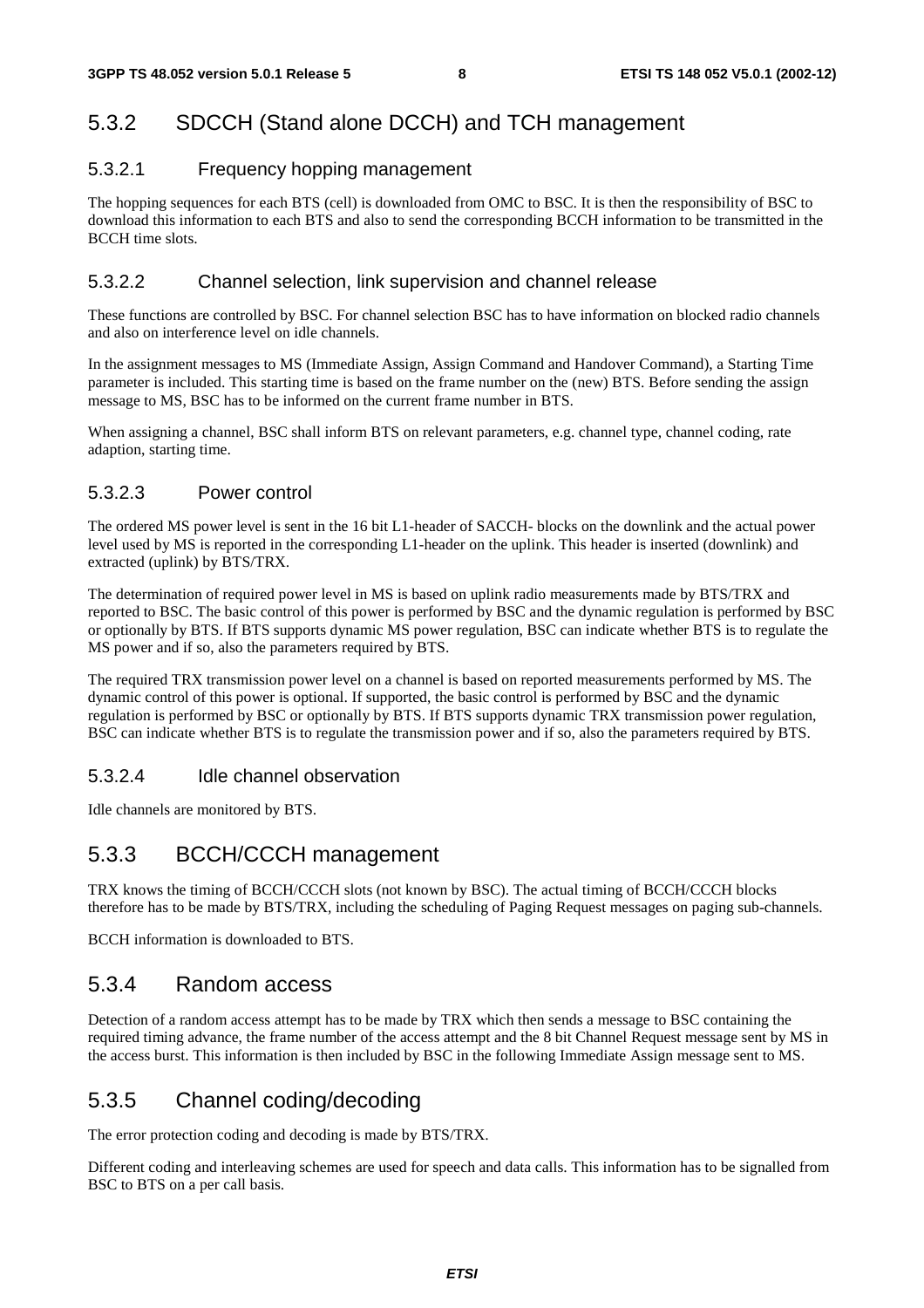### 5.3.6 Transcoding/rate adaption

The A-bis interface has to allow for the transcoder/rate adaptor being positioned either inside or outside BTS.

### 5.3.7 Timing advance

Timing advance has to be determined by TRX.

When MS is on a dedicated channel (SDCCH, TCH), the required timing advance (TA) is sent to MS and the actual timing advance is reported by MS in the 16 bit L1-header of the SACCH blocks.

At handover access, TA is determined by TRX and reported to MS in the PHYsical INFOrmation message sent by BTS/TRX.

At random access, TA is determined by TRX but in those cases, TA has to be reported to BSC for inclusion in the IMMediate ASSIGN message sent to MS by BSC.

#### 5.3.8 Radio resource indication

BTS reports on status (interference level, blocking etc.) of idle channels to BSC on a regular basis.

#### 5.3.9 Measurements

MS measures the downlink received level and quality from the serving cell and the received level from surrounding cells. The results from these measurements are reported by MS in Measurement Report messages on SACCH.

Uplink received level and quality are measured by BTS/TRX. The parameters for the uplink measurements are equivalent to the parameters used by MS for the corresponding downlink measurements (averaging period and dynamic range).

The support of forwarding this basic raw measurement data over the A-bis interface is mandatory. Additionally, BTS and BSC may optionally support some pre-processing in BTS of this data.

### 5.3.10 LAPDm functions (Layer 2)

Layer 2 on the radio interface (LAPDm) is terminated at BTS/TRX. Between BTS and BSC, LAPD is used.

### 5.3.11 Paging

Paging is initiated by MSC via BSC.

BSC determines the paging group to be used based on IMSI of the MS to be paged. The paging group value is sent to BTS together with the TMSI or IMSI.

Based on the paging group information, BTS/TRX will build the relevant PAGING REQUEST message and execute the transmission of the message in the correct paging sub-channel.

### 5.3.12 Handover

No handover recognition or decision is made by BTS.

However, BTS/TRX has to detect the handover access made by a handed over MS. BTS/TRX also checks the Handover Reference value sent by MS in the handover access burst against the Handover Reference value received from BSC in the channel activation command. In case of an asynchronous handover, BTS/TRX then builds the PHYsical INFOrmation message (including the Timing Advance value) and sends it to MS. The handover access is also reported to BSC.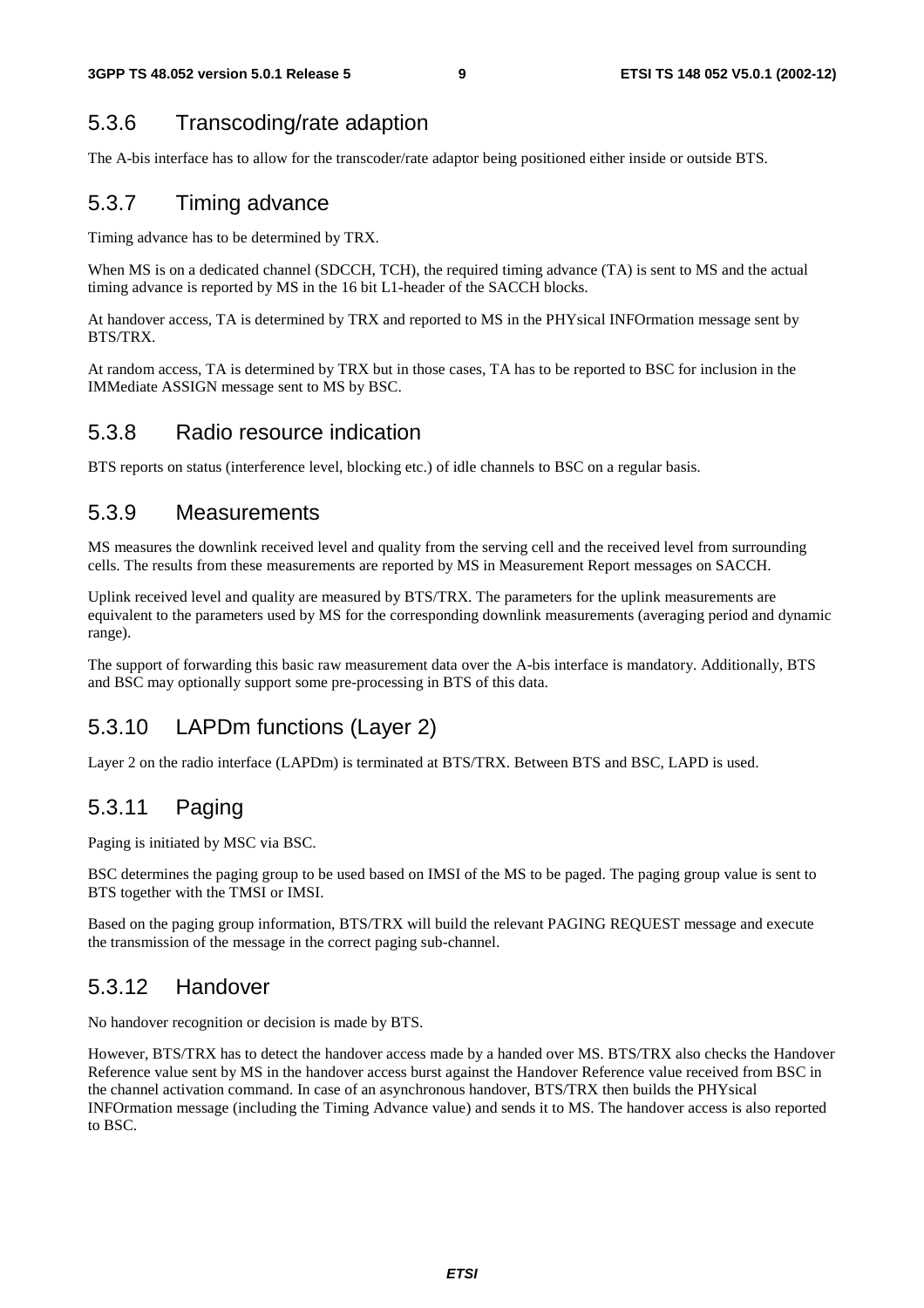# 5.3.13 Encryption

Encryption and decryption is made of the complete outgoing bit stream (except for preambles/synch words). This therefore has to be made by TRX. The encryption key has to be downloaded to BTS/TRX before encryption starts. Special control messages are therefore required between BSC and BTS/TRX.

### 5.3.14 Mobility management and call control

All mobility management and call control functions recide in MSC.

| <b>FUNCTION</b>                     | Location |            |                |
|-------------------------------------|----------|------------|----------------|
|                                     |          | <b>BTS</b> | <b>BSC/MSC</b> |
| TERRESTRIAL CHANNEL MANAGEMENT      |          |            |                |
| MSC-BSC channels                    |          |            |                |
| Channel allocation                  |          |            | х              |
| <b>Blocking indication</b>          |          |            | x              |
|                                     |          |            |                |
| <b>BSC-BTS</b> channels             |          |            |                |
| Channel allocation                  |          |            | х              |
| <b>Blocking indication</b>          |          | x          |                |
|                                     |          |            |                |
| RADIO CHANNEL MANAGEMENT            |          |            |                |
| Channel configuration management    |          |            | x              |
|                                     |          |            |                |
| <b>Frequency Hopping</b>            |          |            |                |
| Management<br>Execution             |          |            | x              |
|                                     |          | x          |                |
| <b>TCH</b> management               |          |            |                |
| Channel allocation (choice)         |          |            | x              |
| Link supervision                    |          |            | x              |
| Channel release                     |          |            | x              |
| Idle channel observation            |          | х          |                |
| Power control determination         | (note 3) | x          | x              |
|                                     |          |            |                |
| SDCCH management (Stand alone DCCH) |          |            |                |
| <b>SDCCH</b> allocation             |          |            | x              |
| Link supervision                    |          |            | x              |
| Channel release                     |          |            | x              |
| Power control determination         | (note 3) | х          | х              |
|                                     |          |            |                |
| <b>BCCH/CCCH</b> management         |          |            |                |
| Scheduling of messages              |          |            |                |
| Management                          |          |            | x              |
| Execution                           |          | x          |                |
|                                     |          |            |                |
| Random access                       |          |            |                |
| Access detection                    |          | х          |                |
| Immediate assign (access grant)     |          |            | x              |
|                                     |          |            |                |
| Channel coding/decoding             |          | x          |                |
|                                     |          |            |                |
| Transcoding/rate adaption           | (note 1) | х          |                |
| Measurements                        |          |            |                |
| Uplink measuring                    | (note 2) |            |                |
| Processing of reports from MS/TRX   | (note 4) | x<br>x     |                |
| <b>Traffic measurements</b>         |          |            | х<br>x         |
|                                     |          |            |                |
| Timing advance                      |          |            |                |
| Calculation                         |          | x          |                |
| Signalling to MS at random access   |          | x          |                |

#### **Table 5.1: Summary of functional division between BTS and BSC/MSC**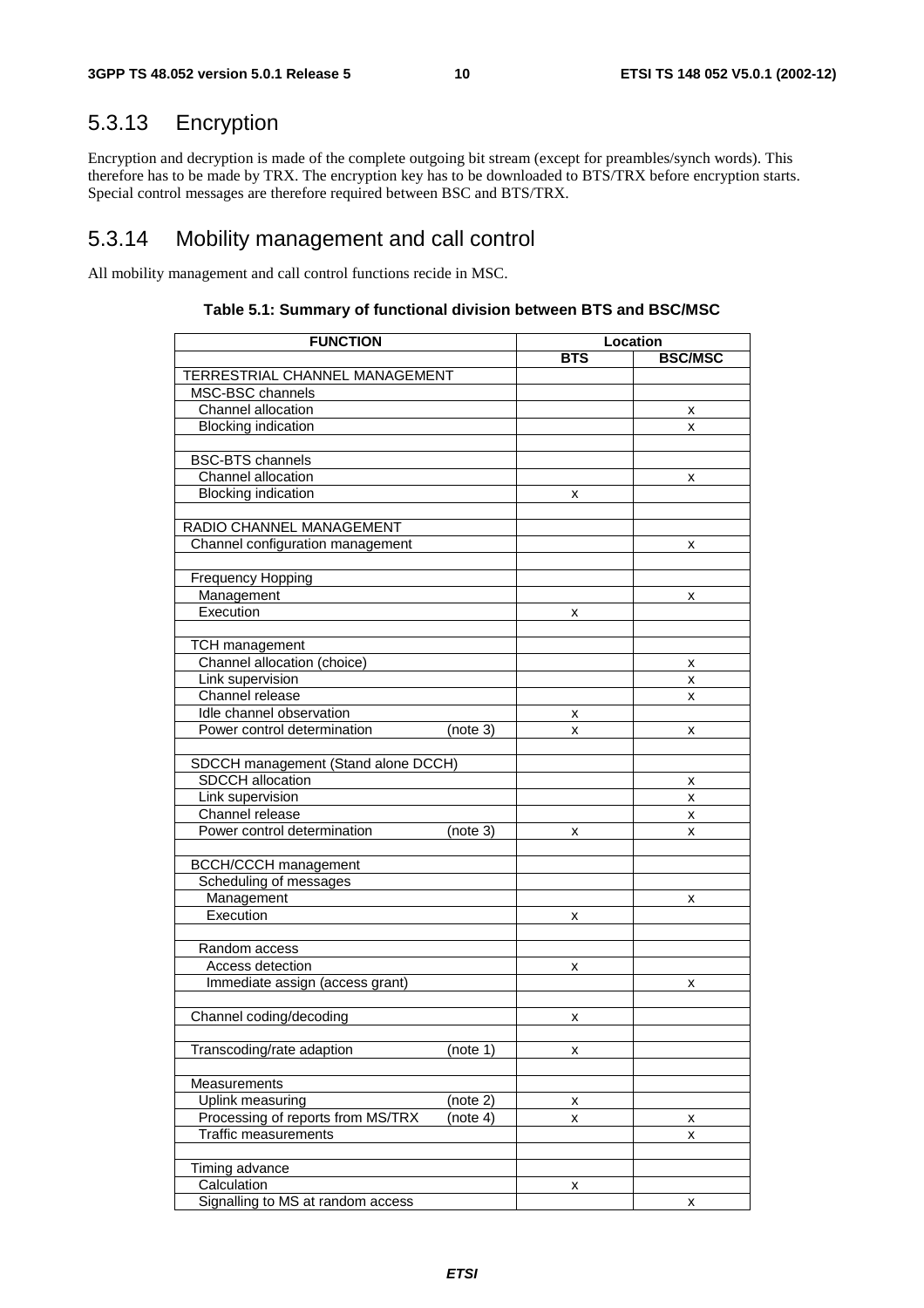| <b>FUNCTION</b>                                                                          | Location   |                |  |  |
|------------------------------------------------------------------------------------------|------------|----------------|--|--|
|                                                                                          | <b>BTS</b> | <b>BSC/MSC</b> |  |  |
| Signalling to MS at handover                                                             | x          |                |  |  |
| Signalling to MS during call                                                             | x          |                |  |  |
|                                                                                          |            |                |  |  |
| Radio resource indication                                                                |            |                |  |  |
| Report status of idle channels                                                           | x          |                |  |  |
|                                                                                          |            |                |  |  |
| LAPDm functions (Layer 2)                                                                | x          |                |  |  |
|                                                                                          |            |                |  |  |
| Encryption                                                                               |            |                |  |  |
| Management                                                                               |            | x              |  |  |
| Execution (Key from BSC)                                                                 | x          |                |  |  |
|                                                                                          |            |                |  |  |
| Paging                                                                                   |            |                |  |  |
| Initiation                                                                               |            | x              |  |  |
| DRX paging                                                                               |            |                |  |  |
| Management                                                                               |            | x              |  |  |
| Execution                                                                                | x          |                |  |  |
|                                                                                          |            |                |  |  |
| Handover                                                                                 |            |                |  |  |
| BSC internal, one cell                                                                   |            | x              |  |  |
| BSC internal, between cells                                                              |            | X              |  |  |
| <b>BSC</b> external                                                                      |            |                |  |  |
| recognition, radio reason                                                                |            | x              |  |  |
| recognition, traffic reason                                                              |            | X              |  |  |
| decision                                                                                 |            | X              |  |  |
| execution                                                                                |            | x              |  |  |
| Handover access detection                                                                | x          |                |  |  |
|                                                                                          |            |                |  |  |
| <b>MOBILITY MANAGEMENT</b>                                                               |            |                |  |  |
| Authentication                                                                           |            | x              |  |  |
| Location updating                                                                        |            | x              |  |  |
|                                                                                          |            |                |  |  |
| CALL CONTROL                                                                             |            | x              |  |  |
| NOTE 1:<br>Although the transcoder is always controlled by the BTS, it can optionally be |            |                |  |  |
| located outside the BTS (e.g. at the BSC or at the MSC site). In that case,              |            |                |  |  |
| remote control is performed by BTS using inchannel signalling.                           |            |                |  |  |
| Including averaging comparable to what is done in the MS.<br>NOTE 2:                     |            |                |  |  |
| The support of power level determination in BTS is optional.<br>NOTE 3:                  |            |                |  |  |
| NOTE 4:<br>The support of forwarding all raw measurement data from MS/TRX over the A-    |            |                |  |  |
| bis interface and the processing of it in BSC is mandatory. The BTS/BSC may              |            |                |  |  |
| additionally support also some pre- processing in BTS of this raw data.                  |            |                |  |  |

# 6 Transcoding/rate adaption and multiplexing

The interface supports two options: transcoding/rate adaption performed in BTS or outside BTS.

# 6.1 Transcoding/rate adaption in BTS

The transcoding of speech to normal 64 kbit/s A-law is performed within BTS.

Data may be rate adapted or submultiplexed to 64 kbit/s circuits.

# 6.2 Transcoding/rate adaption outside BTS

In this case the transcoder/rate adaptor is considered as part of the BSC.

The channel coding/decoding is performed by BTS/TRX. The choice of coding/interleaving has to be signalled from BSC to BTS.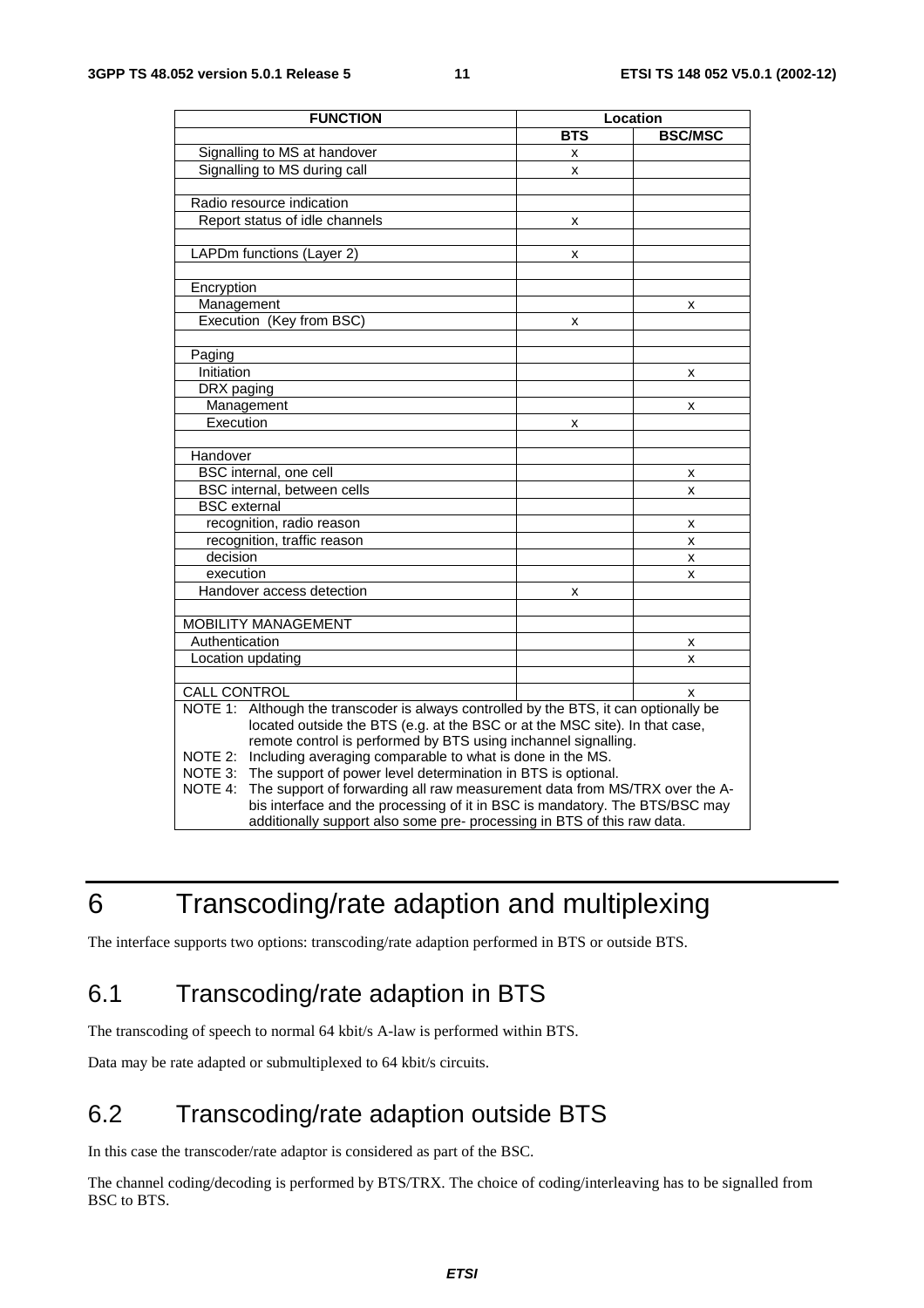The remote speech transcoder has to have knowledge of some radio parameters for an efficient decoding. In addition, the timing of the transcoder has to be aligned with the transmission of the frames over radio such that the frames from BSC arrive synchronized with the transmission over radio (minimizes delay due to remote transcoder). For this control and time alignment of the transcoder, inband signalling is used within a 16 kbit/s or an 8 kbit/s channel carrying speech or data, signalling and synchronisation. This remote control of the transcoder is specified in Technical Specifications 3GPP TS 48.060 (full rate traffic channels, 16 kbit/s submultiplexing only) and 3GPP TS 48.061 (half rate traffic channels, 16 or 8 kbit/s submultiplexing).

For data, rate adaption to subrate 16 or 8 kbit/s is performed within BTS.

For the link BTS-BSC, the following possibilities are foreseen:

- rate adaption of 16 kbit/s or 8 kbit/s speech + control or 16 kbit/s data + control to 64 kbit/s (one radio traffic channel per 64 kbit/s terrestrial channel);
- multiplexing of 16 kbit/s or 8 kbit/s speech + control or 16 kbit/s or 8 kbit/s data + control into one 64 kbit/s channel (up to eight radio traffic channels per 64 kbit/s terrestrial channel).

# 7 Interface structures

### 7.1 Communication channels

The A-bis interface is considered to have two types of communication channels (see figure 7.1):

- traffic channel (SDC) at 8 kbit/s, 16 kbit/s or 64 kbit/s carrying speech or data of one radio traffic channel (Bm or Lm channel);
- signalling channels (SCH) at 16 kbit/s, 32 kbit/s or 64 kbit/s, carrying signalling information (both BSC-MS and BSC-BTS signalling).



**Figure 7.1/48.052: Communication Channel Types** 

# 7.2 Signalling links

The addressing of TRXs and BCF is made using separate TEIs for each TRX and BCF.

Three logical links are defined for each TEI:

- RSL: Radio Signalling Link used for supporting traffic management procedures (MS to network communication). One link per TRX.
- OML: Operations and Maintenance Link used for supporting network management procedures (transferring operations and maintenance messages). One link per TRX and BCF.
- L2ML: Layer 2 Management Link used for transferring layer 2 management messages to TRX or BCF. One link per TRX and BCF.

A logical diagram for the architecture of the signalling links is given in figure 7.2/48.052.

Only point to point signalling links are used.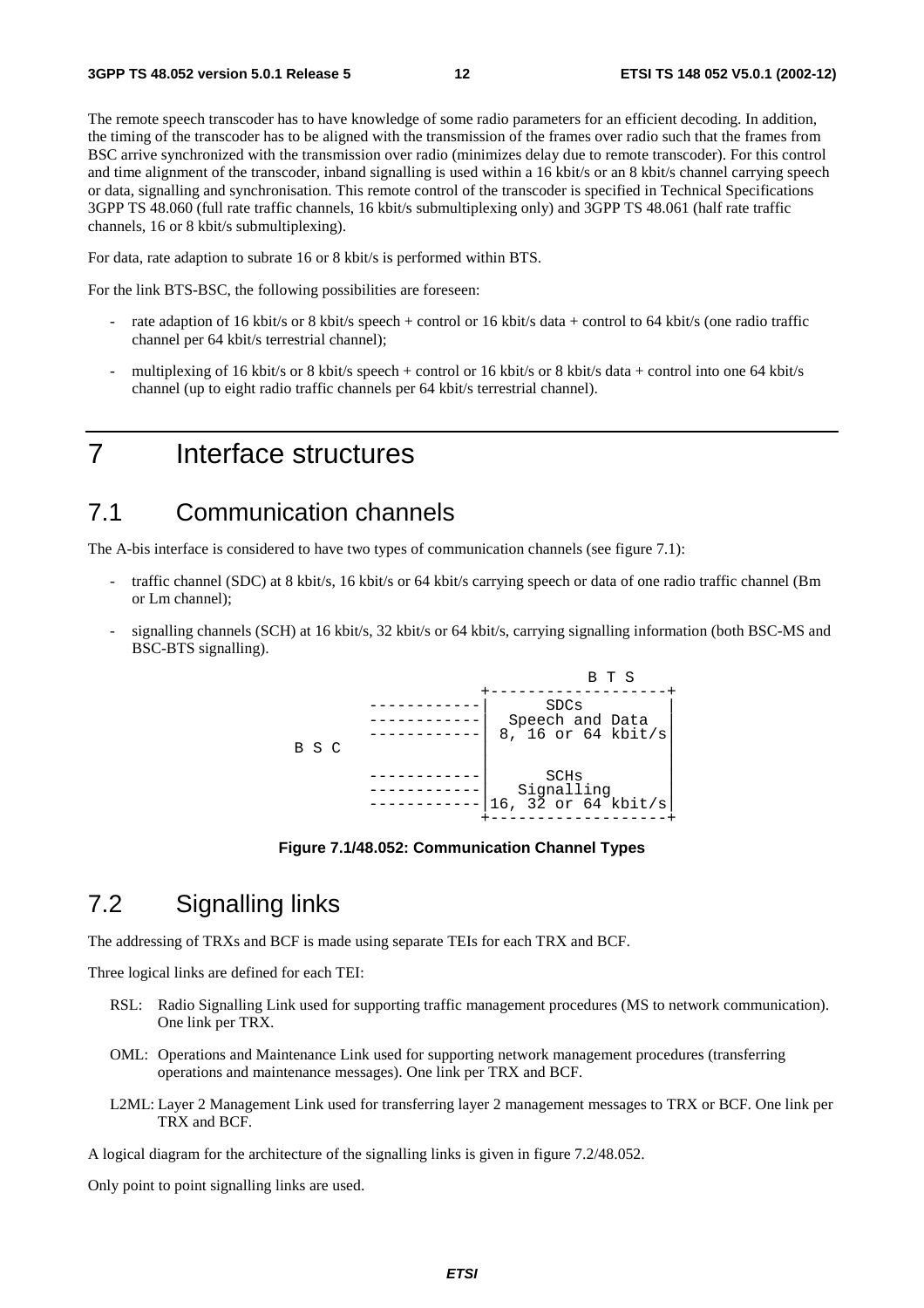SMS messages are also carried on the signalling links.



**Figure 7.2/48.052: Logical L2 links of A-bis interface** 

# 7.3 Signalling model

A signalling model for the A-bis interface and its signalling environment can be found in figure 7.3.

CM and MM messages are not interpreted by BSC or BTS. Over the A interface they are tranferred using DTAP (Direct Transfer Application Part) and over the A-bis interface they are transferred as transparent messages.

RR messages are mapped to BSSAP (BSS Application Part) in BSC. In BTS, most of them are handled as transparent messages. However, some of them have to be interpreted by BTS (e.g. random access, start ciphering, paging). The BTSM (BTS Management) entities contain procedures for handling these messages and also other procedures for managing the BTS as defined in Technical Specification 3GPP TS 48.058. In BTS there is a mapping between BTSM and the relevant RR messages over the radio interface (RR').

The Layer 2 protocol over the A-bis interface is based on LAPD. L2 addressing is made to TRX (or BCF) using the TEI of LAPD. Different L2 links are used for traffic management messages (RSL, Radio Signalling Link), network management messages (OML, Operation & Maintenance Link) and L2 management messages (L2ML, Layer 2 Management Link).

A model of Layer 3 for the A-bis interface can be found in figure 7.4.

For traffic management, two types of signalling messages have been defined:

Transparent Messages:Messages which are forwarded by BTS without interpretation or changes.

Non-Transparent Messages:Messages which are sent only between BSC and BTS and which BTS is acting upon or which are the results of BTS actions.

In addition, the messages have been grouped into four main groups: Radio Link Layer Management, Dedicated Channel Management, Common Channel Management and TRX Management messages.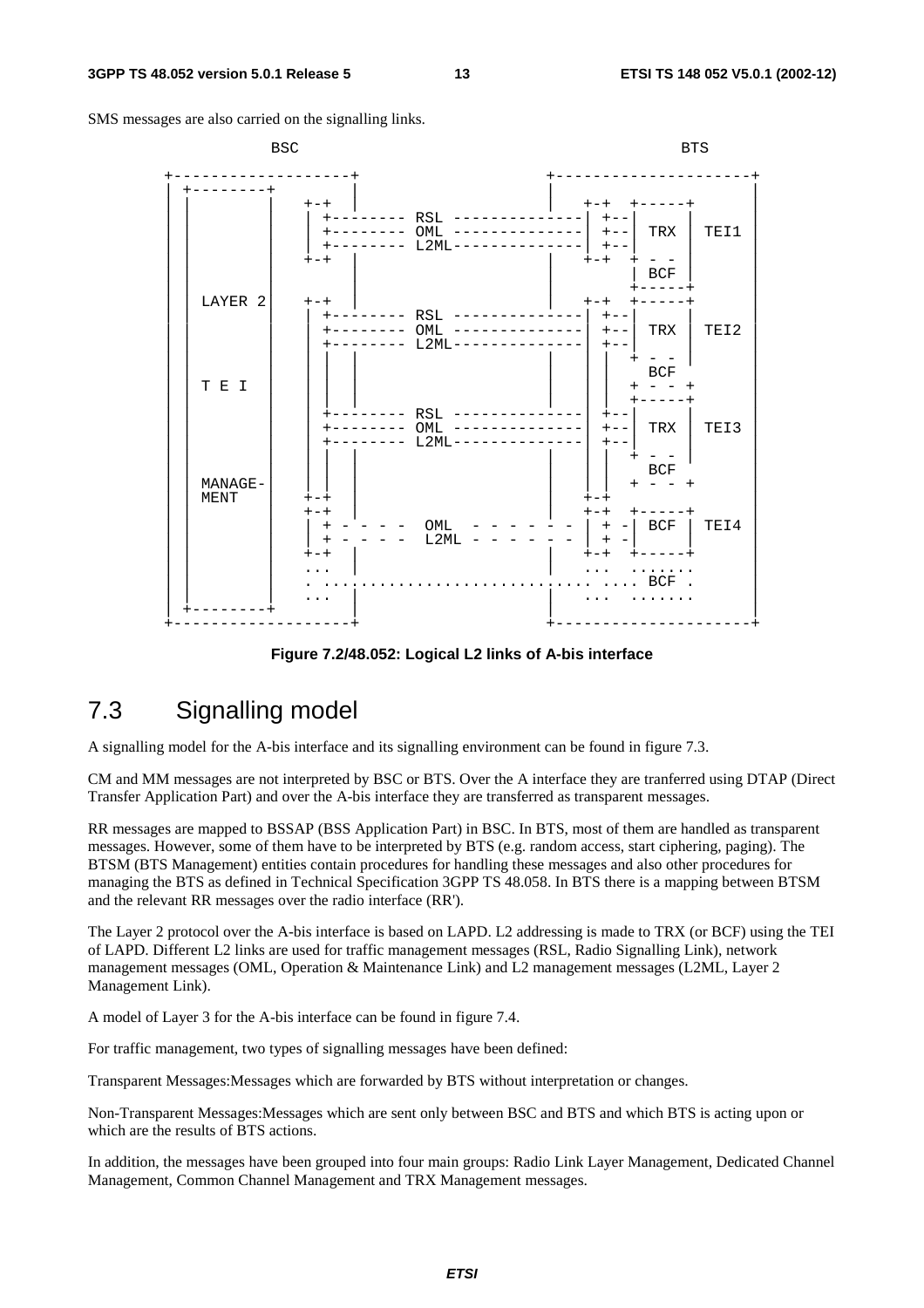Discrimination between these types and groups is based on the Message Discriminator which is sent as the first octet in all messages. Transparent and non-transparent messages are discriminated by a transparancy flag (T-bit) in the Message Discriminator. Transparent messages are merely forwarded to L2 on the radio interface.

In order to address the relevant radio channel, a Channel Number element is included to support the distribution of messages to relevant physical channels on the TRX. A Link Identifier element supports the distribution on logical links/channels on the radio interface (compare the DLCI element of the A interface, 3GPP TS 48.006).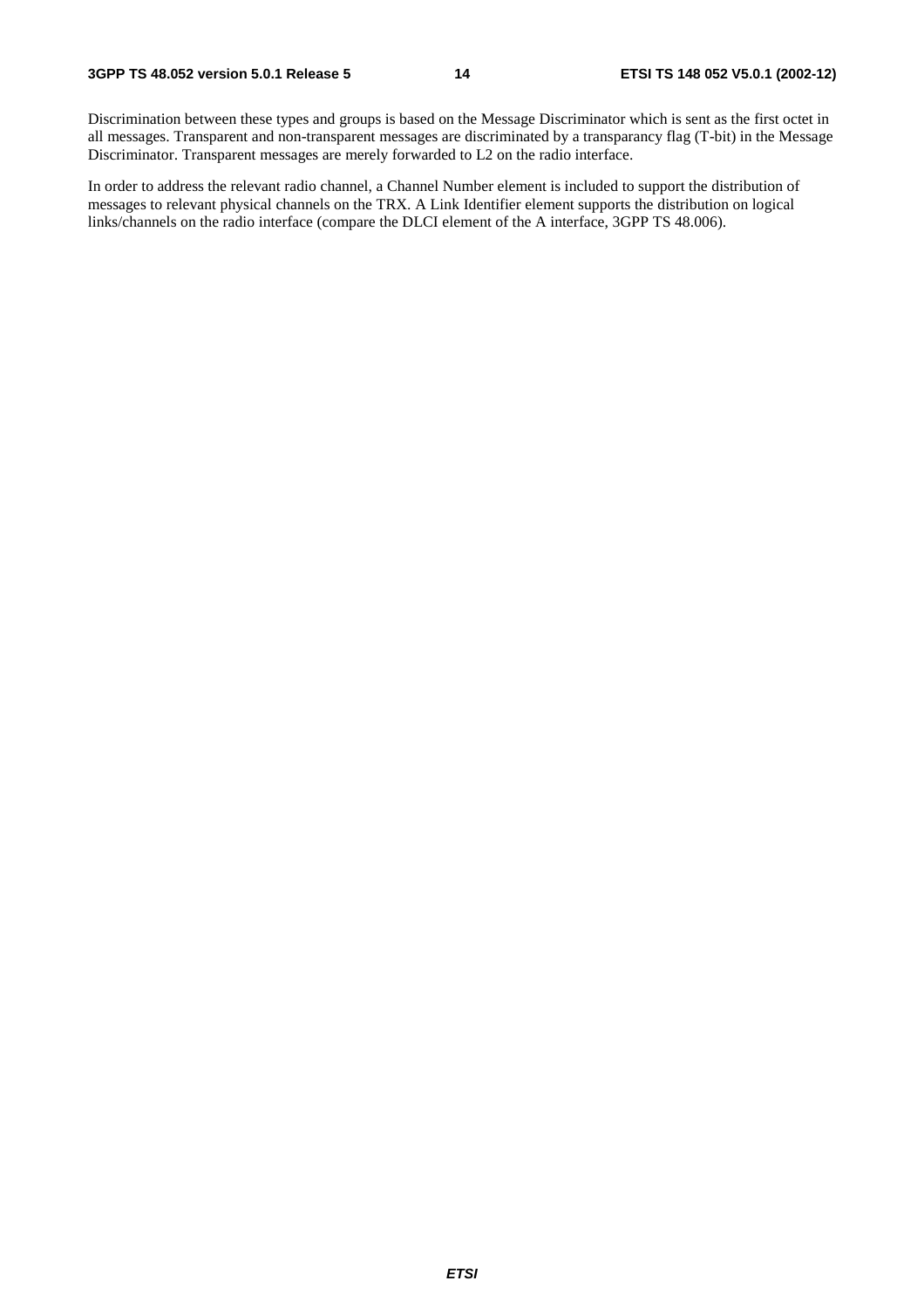

**Figure 7.3/48.052: Signalling model for the A-bis interface and its signalling environment**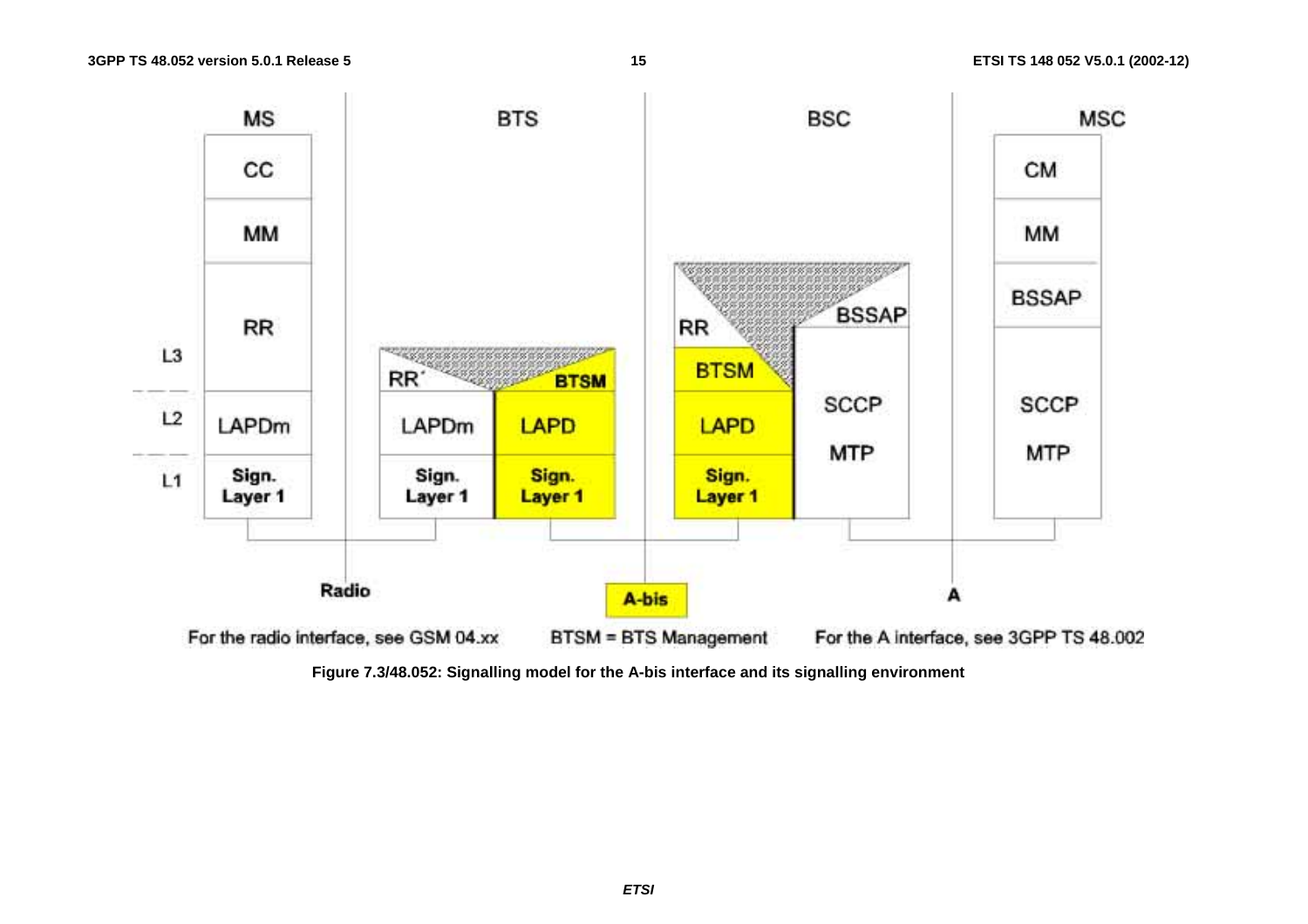

**Figure 7.4/48.052: L3 model**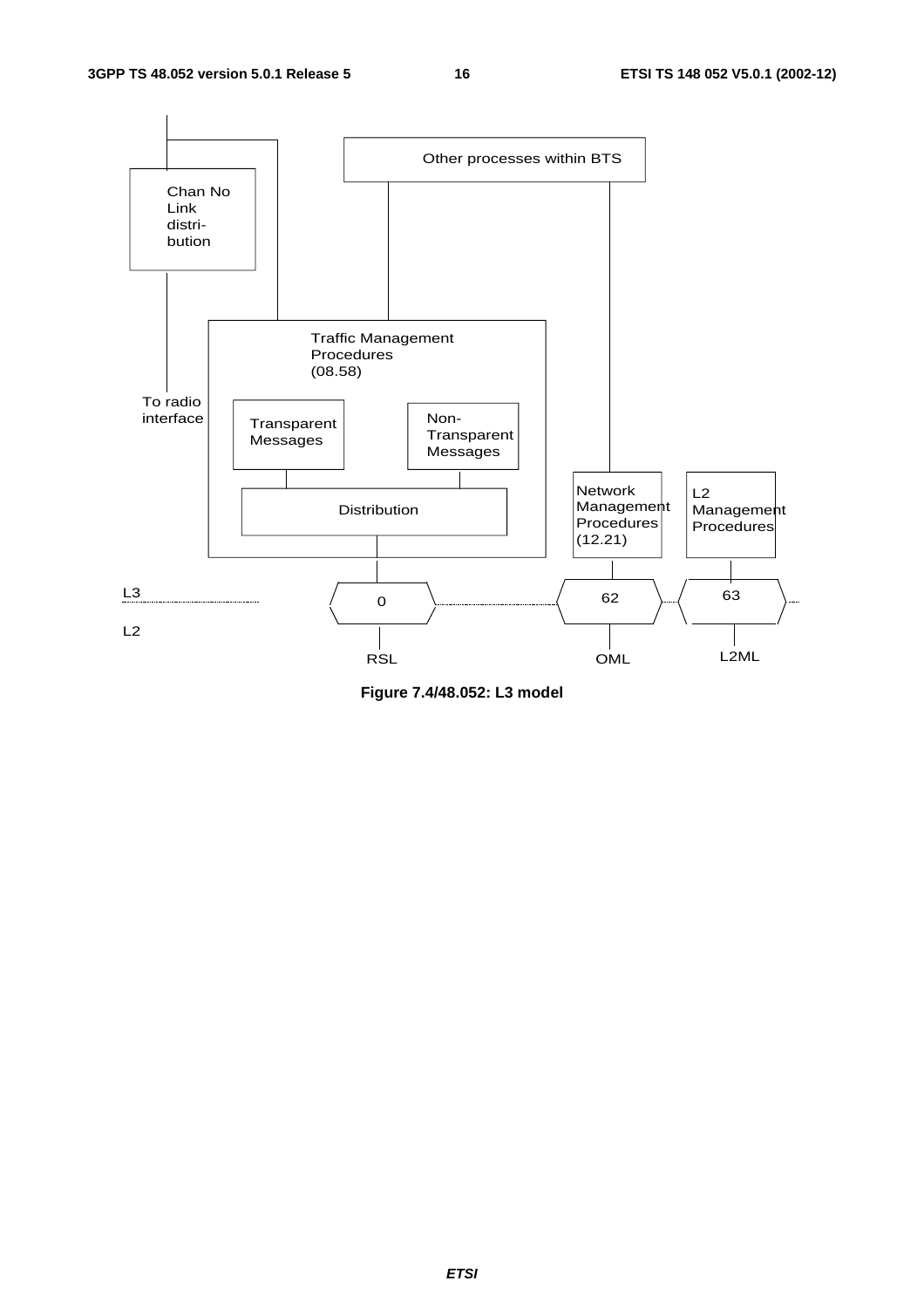# Annex A (informative): Change History

| TSG#           | <b>TSG Doc. CR Reville</b> |  | <b>Subject/Comment</b>               | <b>New</b> |
|----------------|----------------------------|--|--------------------------------------|------------|
| September 2002 |                            |  | Version 5.0.0 based on version 4.0.1 | 15.0.0     |
| December 2002  |                            |  | Purely editorial update              | 15.0.      |